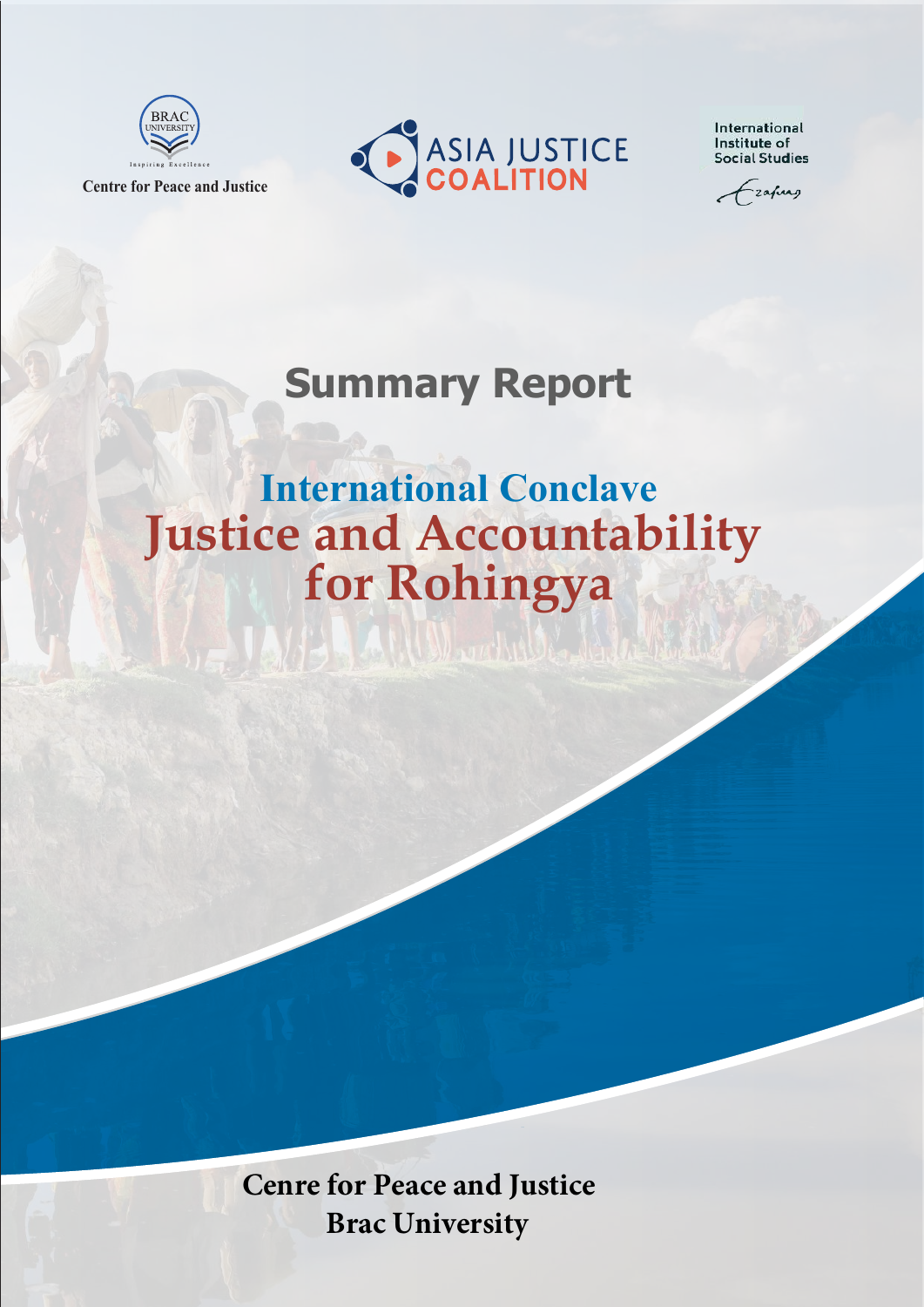#### **Summary Report on**

### **International Conclave on**

#### **Justice and Accountability for Rohingya**

**The Hague, The Netherlands 18 October 2019** 

**Convened by**

Centre for Peace and Justice, Brac University Asia Justice Coalition International Institute of Social Studies, Erasmus University

#### **Rapporteur**

Lize Swartz and Mahardhika Sjamsoeoed Sadjad, Doctoral Researcher at the International Institute of Social Studies, Erasmus University Rotterdam, The Netherlands

#### **Editorial Team**

Jessica Olney, Visiting Researcher at Centre for Peace and Justice, Brac University Brian Gorlick, Refugee Law Initiative, School of Advanced Study, University of London MXBadiuzzaman, Research Coordinator, Centre for Peace and Justice, Brac University

Published December 2019

For further information please contact cpj@bracu.ac.bd

*Cover Photo Credit: gettyimages*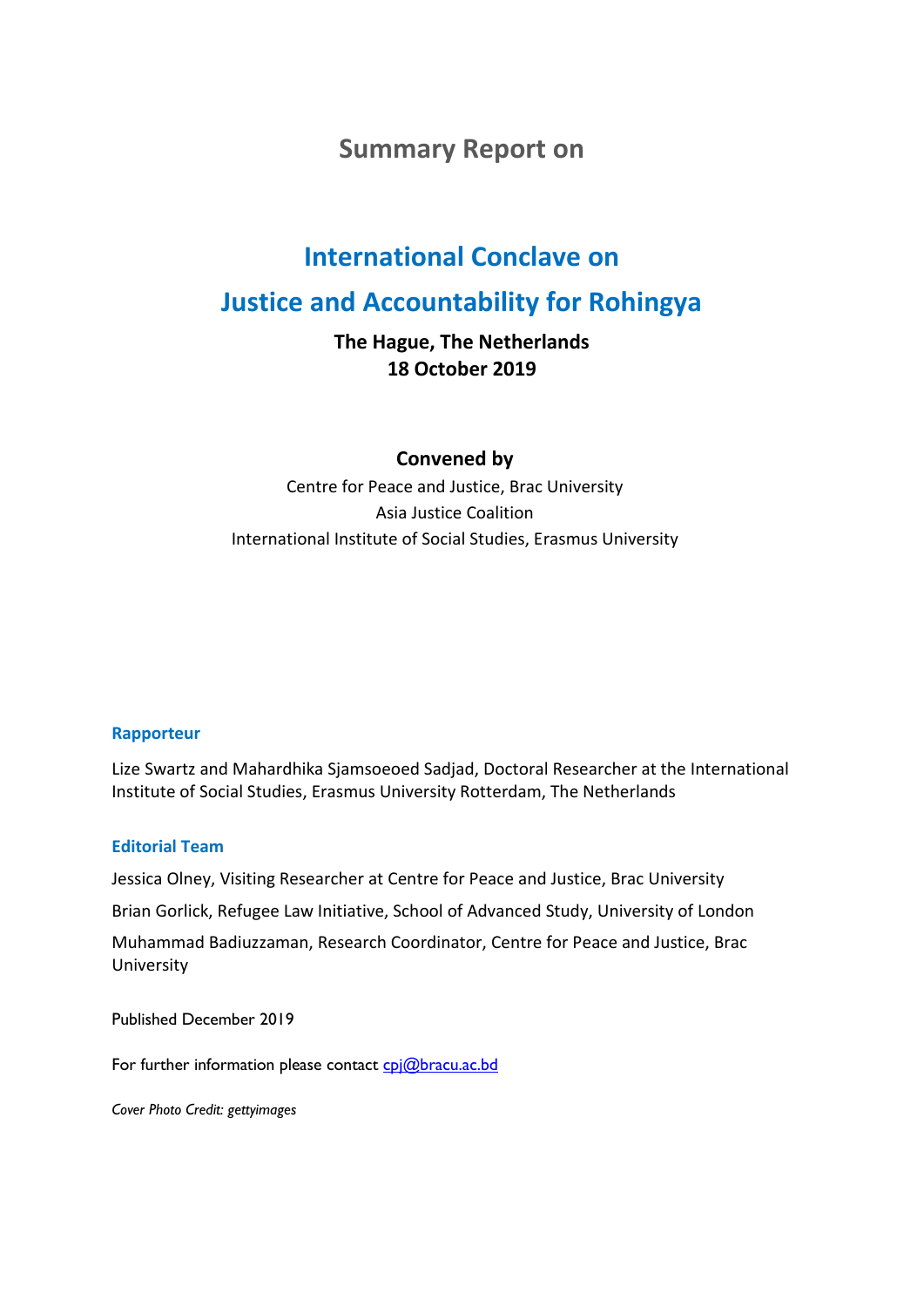The Centre for Peace and Justice, Brac University (CPJ), partnered with the International Institute for Social Studies (ISS), Erasmus University Rotterdam and Asia Justice Coalition (AJC) to convene an International Conclave on Justice and Accountability for Rohingya on 18 October 2019 at ISS in The Hague.

#### **Key Stakeholder Participation**



CPJ liaised closely with key stakeholders throughout the planning process for the Conclave, most notably Government of Bangladesh officials including Foreign Secretary Md. Shahidul Haque, and Bangladesh Ambassador to The Netherlands, Sheikh Mohammad Belal.

The Foreign Secretary of Government of Bangladesh (GoB) planned to attend the Conclave but was regrettably unable to attend for personal reasons. The Ministry of Foreign Affairs (MoFA) was represented by Shahanara Monica, Director of UN Affairs. Both Ambassador Belal and Monica participated actively throughout the Conclave.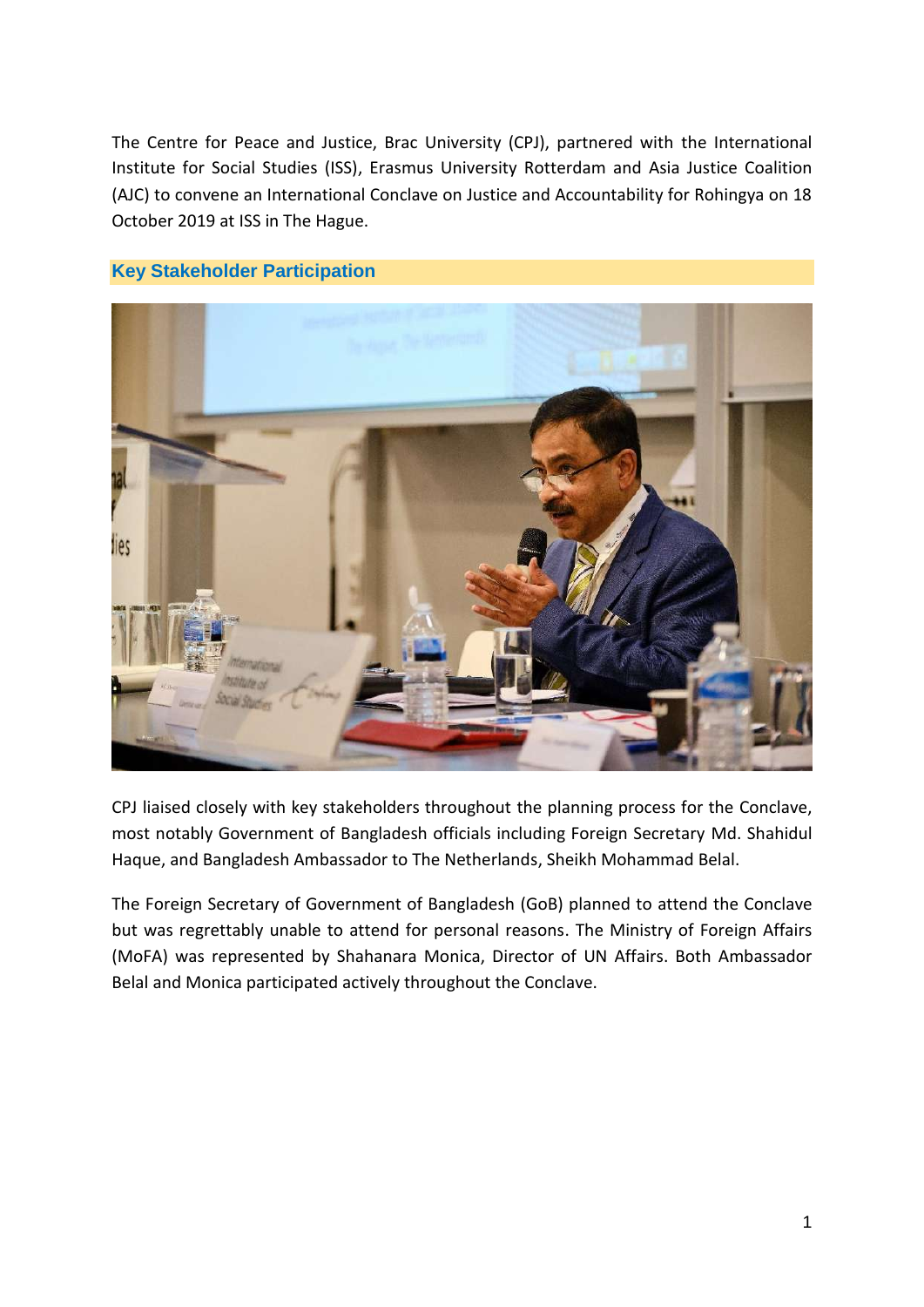#### **Keynote Speakers**



Two keynote speakers made opening presentations with the Gambian Justice Minister Abubacarr Marie Tambadou announcing that on 4 October he had instructed his government's lawyers to file a case against Myanmar at the International Court of Justice (ICJ) for the crime of genocide. Minister Tambadou reflected the need for not only individual but state accountability to bring about justice for the Rohingya.

Keynote speaker Bob Rae, Canada's Special Envoy to Myanmar, spoke about the need to bring justice to the Rohingya as an ongoing social and political process that transcends purely legal avenues. Mr Rae cited the need to hold Myanmar accountable for its crimes against the Rohingya but stated that this in itself is insufficient. There are also needs for education in the camps, humanitarian access, refugee rights, and for the Rohingya themselves to have a voice and participate in processes toward sustainable solutions.

#### **Notable Guests – Inaugural Session**

In addition to the keynote speakers, the Bangladesh Ambassador and other senior officials and members of the diplomatic corps, other inaugural session speakers were Brac University Vice Chancellor Professor Vincent Chang, ISS Rector Professor Inge Hutter, ISS Professor Syed Mansoob Murshed, CPJ Executive Director Manzoor Hasan, and Amnesty International Director for South Asia, Biraj Patnaik.

#### **Other Key Participants**

Other Conclave participants included policymakers, academics, and Rohingya leaders. Each of the three thematic panels was initially designed to include one representative from each of these categories. Unfortunately, due to visa issues one of the three Rohingya panelists was unable to attend. AJC steering committee attendees included Manzoor Hasan, Biraj Patnaik, Dr. Priya Pillai, Kingsley Abbott and Tun Khin.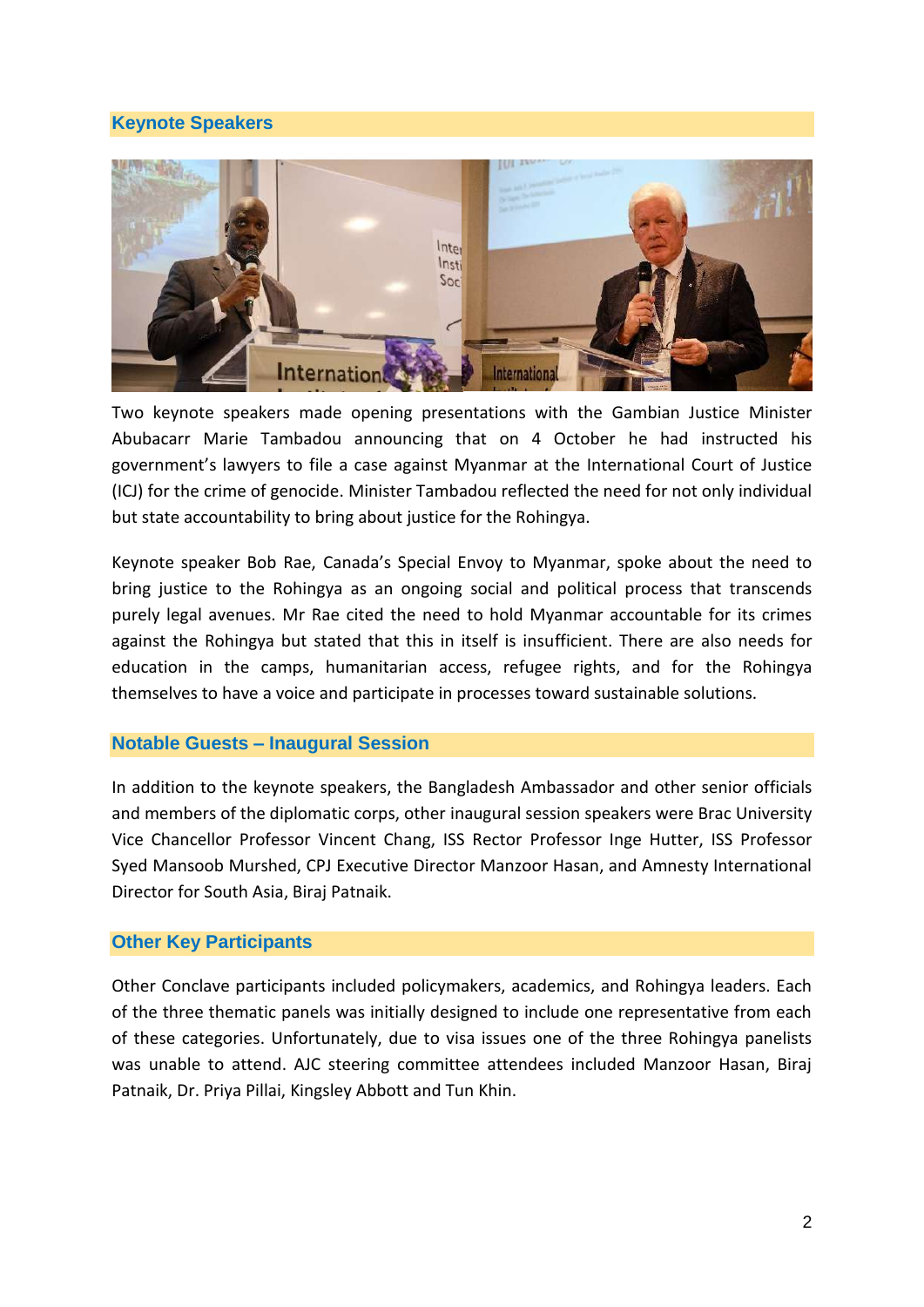#### **Summary of Thematic Panels**

The three thematic panels were organised to examine the multifaceted challenges involved in bringing about justice and accountability for the Rohingya, as well as other components that must be addressed in order for sustainable solutions to take hold. The first panel aimed to build participants' awareness of the current situation in Myanmar and the massive challenges involved in overcoming the Myanmar military's impunity, the neglect of the country's development and governance, and how this particularly impacts ethnic Rohingya. The second panel provided an update on current justice and accountability mechanisms and the processes already underway, while the third panel examined the impacts of the crisis on different levels, including the host community, Myanmar civil society at large, ASEAN, and within the broader geopolitical context.

#### **Panel 1: The Rohingya Crisis and Myanmar's Social and Political Landscapes**

The first panel was entitled "The Rohingya Crisis and Myanmar's Social and Political Landscape" and consisted of moderator Shireen Huq of Naripokkho Bangladesh and panellists Nickey Diamond of Fortify Rights Myanmar, Laetitia van den Assum of the Advisory Commission on Rakhine State chaired by Kofi Annan, and Brian Gorlick of



University of London (formerly UNHCR). Diamond provided an overview of Myanmar's problematic 1982 Citizenship legislation and 2008 Constitution, as well as the rise of Islamophobia and the incomplete nation-building process under the military junta as issues to be addressed to overcome the country's legacy of civil conflict.

Van den Assum described the Annan Commission's mandate and the incomplete status of implementation of its recommendations, and the ongoing relevance of the report as violent conflict persists in Rakhine State. She emphasized that the National Verification Card (NVC), strongly opposed by the Rohingya, is shown to exacerbate rather than overcome the entrenched inequalities and statelessness of the Rohingya. Gorlick noted that the recent final report released by the Independent International Fact-Finding Mission on Myanmar (FFM) provides a well-documented account that conditions in Rakhine are unsuitable for repatriation. Any efforts towards seeking accountability and justice will be a slow process and indeed such measures could frustrate the possibility for refugee return. Further, the UN Security Council has to date failed to take decisive action. Operationally, the UN in Myanmar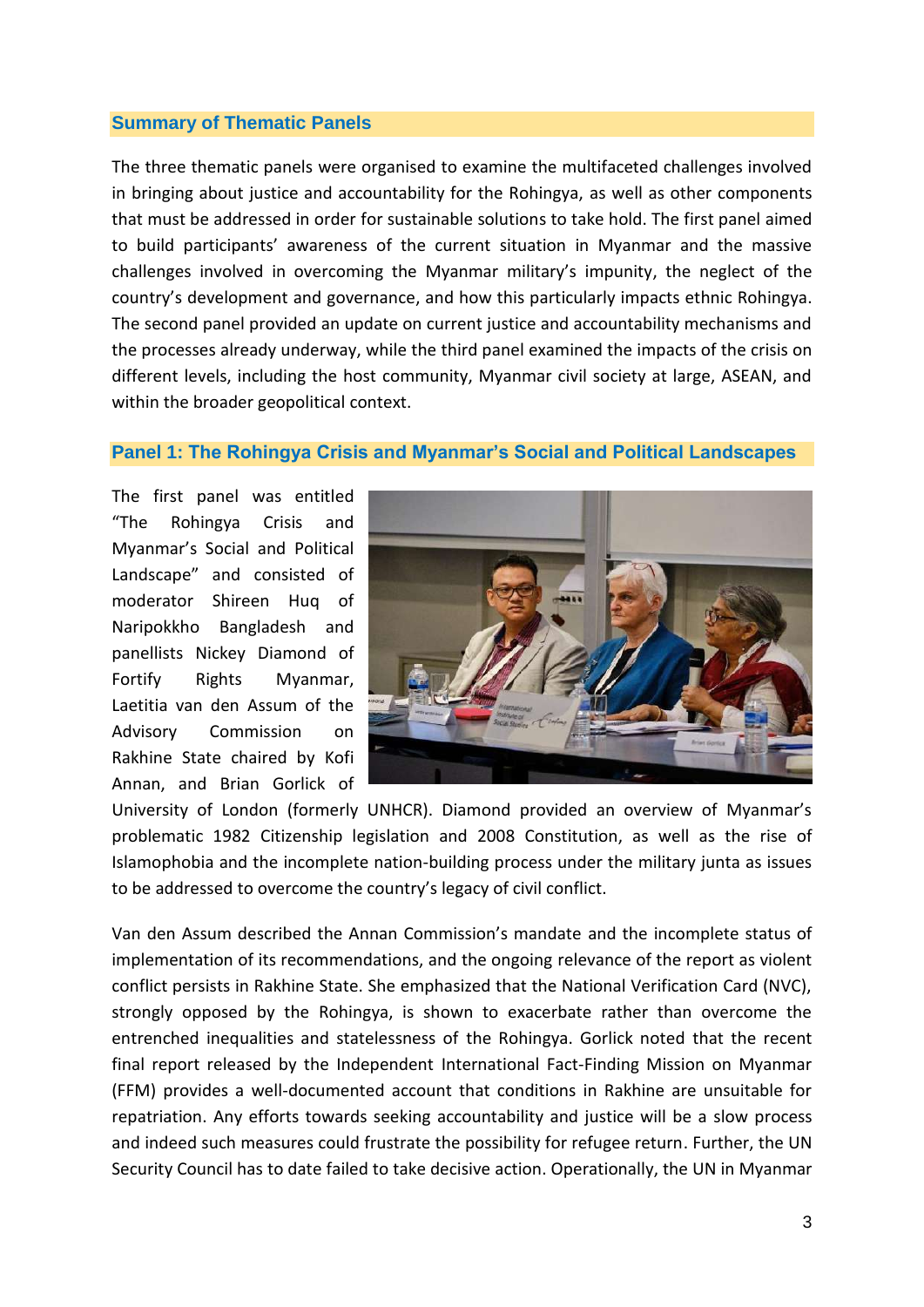has limited manoeuvrability, leverage and presence, and in some cases has adopted negative coping strategies with respect to humanitarian response; it has also compromised its obligations to promote human rights and protection principles. Gorlick proposed that in addition to seeking justice and accountability, all solutions should be on the table including the possibility of the Rohingya accessing work rights and other services with government support in Bangladesh, pursuing reparations, and regional responsibility-sharing including resettlement of some Rohingya refugees in the Asia region and beyond to alleviate pressure on Bangladesh.

During the discussion, the topic of economic sanctions was discussed, with several participants supportive but questioning the potential effectiveness. A Bangladeshi official addressed the expressed concerns of Bangladesh's management of the refugee crisis and suggested that public and international pressure should remain focused on Myanmar.

#### **Panel 2: Justice and Accountability**

The second panel entitled "Justice and Accountability" consisted of moderator Dr Priya Pillai and panellists Professor Azeem Ibrahim of Centre for Global Policy, Kingsley Abbott of International Commission of Jurists (ICJ), and Tun Khin, Rohingya leader and Co-Founder of Burmese Rohingya



Organisation UK. Ibrahim expressed doubts that Myanmar would ever change as the military (commonly known as the Tatmadaw) has demonstrated no intention of taking responsibility for its actions or limiting its authority. He shared the prediction that the refugee crisis will become further protracted and repatriation will not become a realistic option.

Abbott provided an overview of the various mechanisms and legal institutions currently pursuing pre-investigative and investigative activities toward justice and accountability, as well as Myanmar's claims that it is pursuing accountability domestically. Tun Khin shared his own family's experience of having their citizenship status gradually stripped, pointing out the absurdity of the Rohingya being painted by Myanmar as outsiders. He stressed the need to engage Rohingya leaders in political processes and amplify the voices of the Rohingya people who continue to face an existential threat. The restoration of citizenship must be at the core of a long-term solution to the current crisis.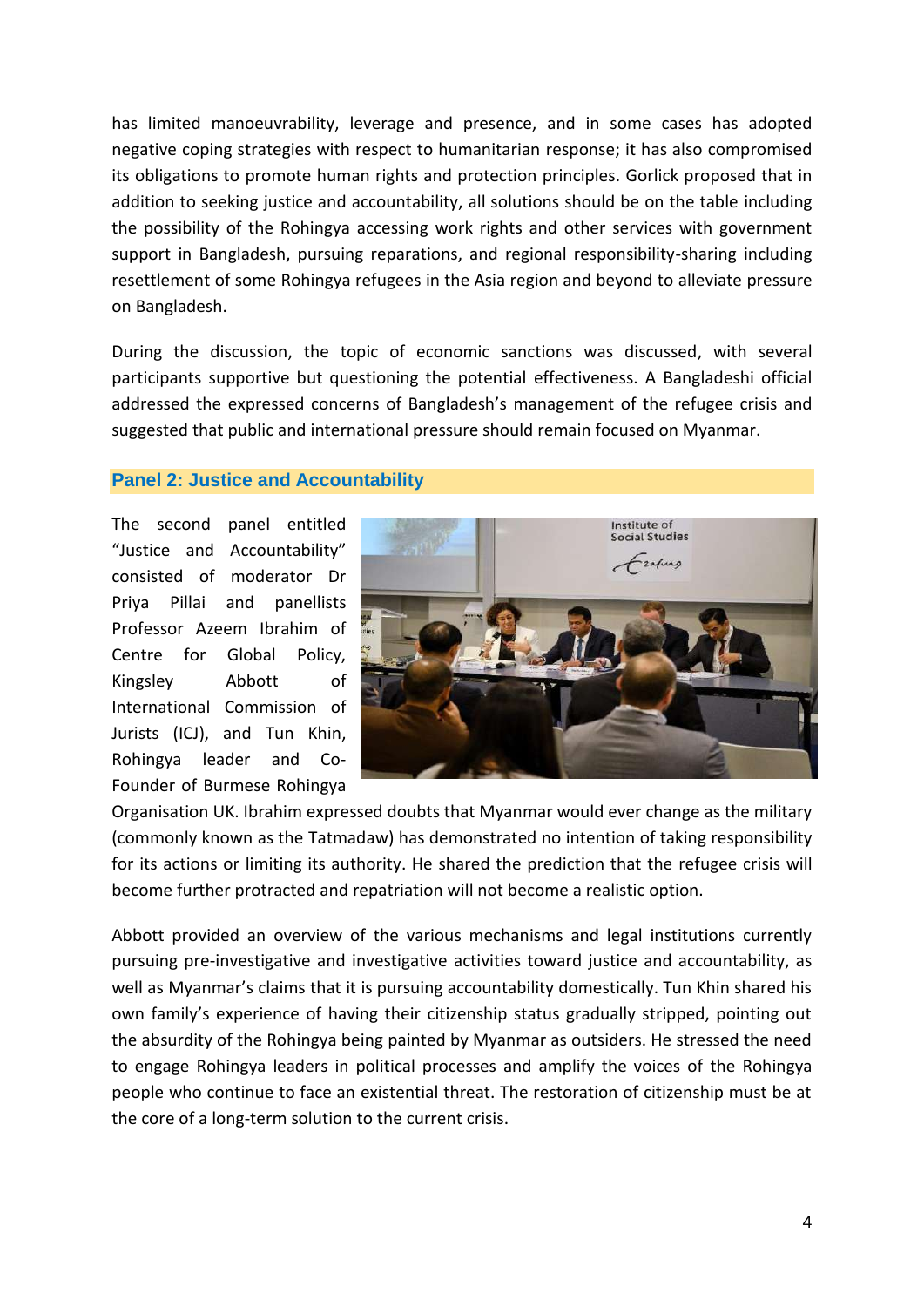In discussion, participants asked about coordination between the different legal entities; Abbott commented that this is already occurring and that the legal processes are moving forward much more quickly than previous cases investigated by the International Criminal Court (ICC). Professor Ibrahim, a Bangladeshi official and some other participants expressed differing views on whether it is worthwhile to focus solely on repatriation.

#### **Panel 3: Toward Sustainable Solutions: Multi-faceted Engagements for Concrete Action**

The third panel entitled "Toward Sustainable Solutions: Multifaceted Engagements for Concrete Action" consisted of moderator Farah Kabir, Country Director of Action Aid Bangladesh and panellists Rezaul Karim Chowdhury of COAST Trust, Yasmin Ullah of the Rohingya Human Rights Network, Lilianne Fan of Asia Pacific Refugee Rights Network,



and Professor Imtiaz Ahmed, Director of Centre for Genocide Studies, Dhaka University.

Chowdhury shed light on the plight and grievances of the host communities of Cox's Bazar and called for localization of funding and management of the humanitarian response to ensure that Bangladeshi NGOs are in the lead. Ullah described the "divide and rule" approach of the Tatmadaw and the need for ethnic groups to establish trust, build coalitions and work together for justice. Fan explained how ASEAN countries are responding in different ways to the crisis, with Malaysia taking a more assertive stance than most nations. She described possible means by which ASEAN's traditional positions of non-interference and consensus might be overcome, sharing that many within ASEAN are dissatisfied by the tone of indifference this tradition presents in the face of human rights violations. Like earlier panellists she emphasised the need for education and refugee rights. Finally, Professor Imtiaz called for Myanmar's "friends," namely, China, India and Japan, to play a constructive role toward solutions. He voiced his views in favour of education, sanctions and Rohingya leadership, and against the suggestion that repatriation was not the priority solution or feasible, stating that this would only fulfil Myanmar's desire to permanently displace and remove the Rohingya population.

During the discussion, the conversation focused on ongoing debate about repatriation and resettlement and the need for intensified pressure on Myanmar including through ASEAN.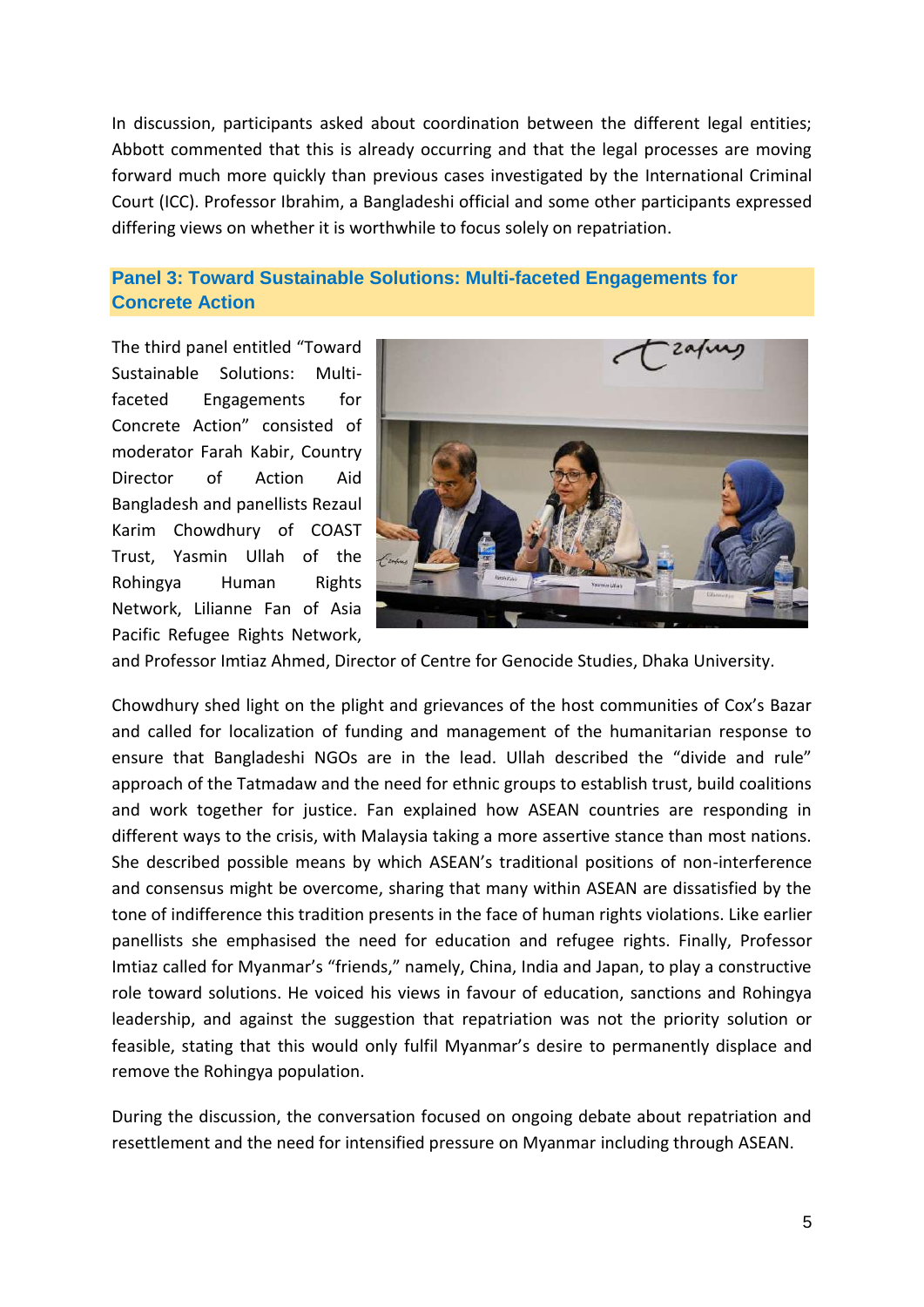#### **Concluding session**

Following the three thematic panels, a final panel assembled to share reflections and recommended action points. The final panel was moderated by Laetitia van den Assum; with panellists Yasmin Ullah, Barrister Nina Tavakoli of Red Lion Chambers, UK, K.A.M. Morshed of BRAC, Professor Payam Akhavan of McGill University, and Ambassador Belal.



Ullah called for greater Rohingya participation in similar proceedings in the future and emphasised the need for justice and accountability to stand as the main pillars of a sustainable solution. Morshed highlighted the need to overcome the growing sense of hopelessness amongst refugees as well as the host community. Tavakoli highlighted the progress made in the past year as a case for tentative optimism and called for ongoing coordination amongst various accountability and investigative mechanisms and legal bodies. She also noted the need for involvement of the Rohingya community and the importance of properly collecting and preserving evidence which may be used in the criminal process. Professor Akhavan highlighted the need for political rather than humanitarian solutions and the fact that justice processes have indeed resulted in substantive changes for victims. He also called for other states to help ease some of Bangladesh's burden. Ambassador Belal stressed the need for repatriation and sustainable solutions, the need for justice for the Rohingya, and the importance of deterring future perpetrators from committing genocidal acts.

Finally, the Ambassador offered closing remarks and a vote of thanks was delivered by CPJ Research Coordinator and ISS doctoral candidate Muhammad Badiuzzaman.

#### **Final analysis**

The Conclave created a constructive space in which the complex and nuanced issues comprising the Rohingya crisis could be debated and examined in detail. While there was recognition that international legal mechanisms are moving forward more quickly than anticipated, several participants highlighted that these processes do not constitute standalone sustainable solutions. Myanmar's political, social cohesion, development and security challenges are likely to persist even as justice and accountability processes move ahead.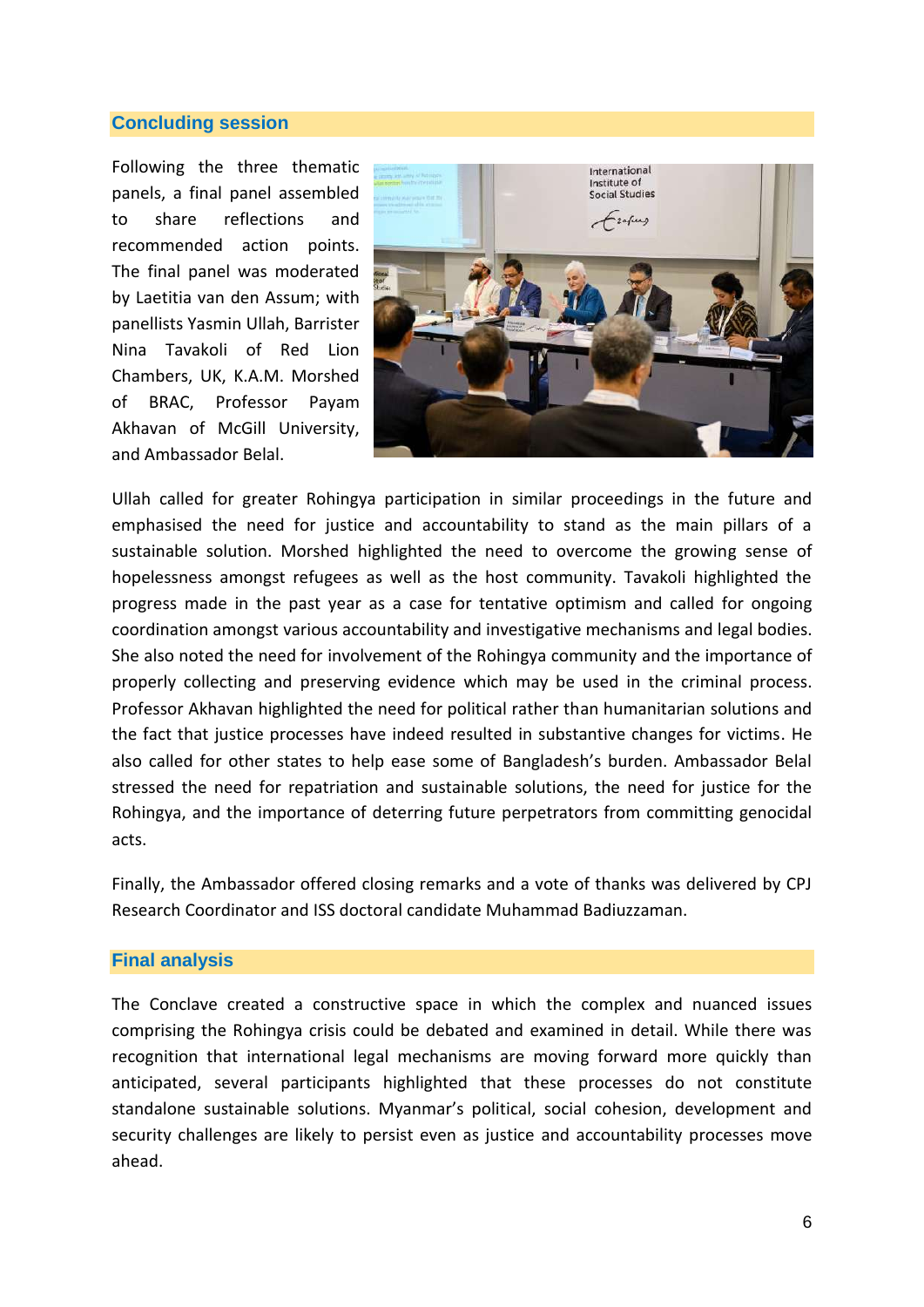There was at times an atmosphere of constructive disagreement in the room, with several participants pointing out that because Myanmar appears unlikely to change, conditions are likely to remain unconducive for repatriation. There are many indications the refugees' residency in Bangladesh is likely to become protracted. Thus, these



participants argued, Bangladesh and the international community should begin looking toward creative and multi-faceted approaches in addition to justice and accountability. This requires improved conditions for refugees, particularly in terms of accessing education, livelihoods, and participation in political dialogue and other efforts to negotiate solutions. Additional suggestions such as third-country resettlement were also raised. Others disagreed, stating that a focus on third-country resettlement or the Rohingyas' long-term integration into Bangladesh merely helps Myanmar accomplish its goal of disintegrating the Rohingya people and culture.

These dilemmas have no easy answers: the Rohingya people's own inputs must be sought and incorporated as each difficult question is navigated. Not only is their participation critical for the pursuit of justice to be successful, the international community bears a moral obligation to listen to and amplify their voices as a stateless people lacking formal political representation. As one participant noted, the refugee camps of Cox's Bazar and the intractability of the political problem have begun to resemble "the Gaza of the region". Although the crisis emerged out of civil conflict rooted in Myanmar's inability or unwillingness to foster a cohesive nation-building process in its post-colonial era, it has spilled across the country's borders to create a destabilizing regional challenge and potential threat to international peace and security. Therefore, all affected actors should work together in a bold and innovative manner. Justice and accountability for both individual and state perpetrators of the atrocities committed against the Rohingya will continue to be key pillars of this process.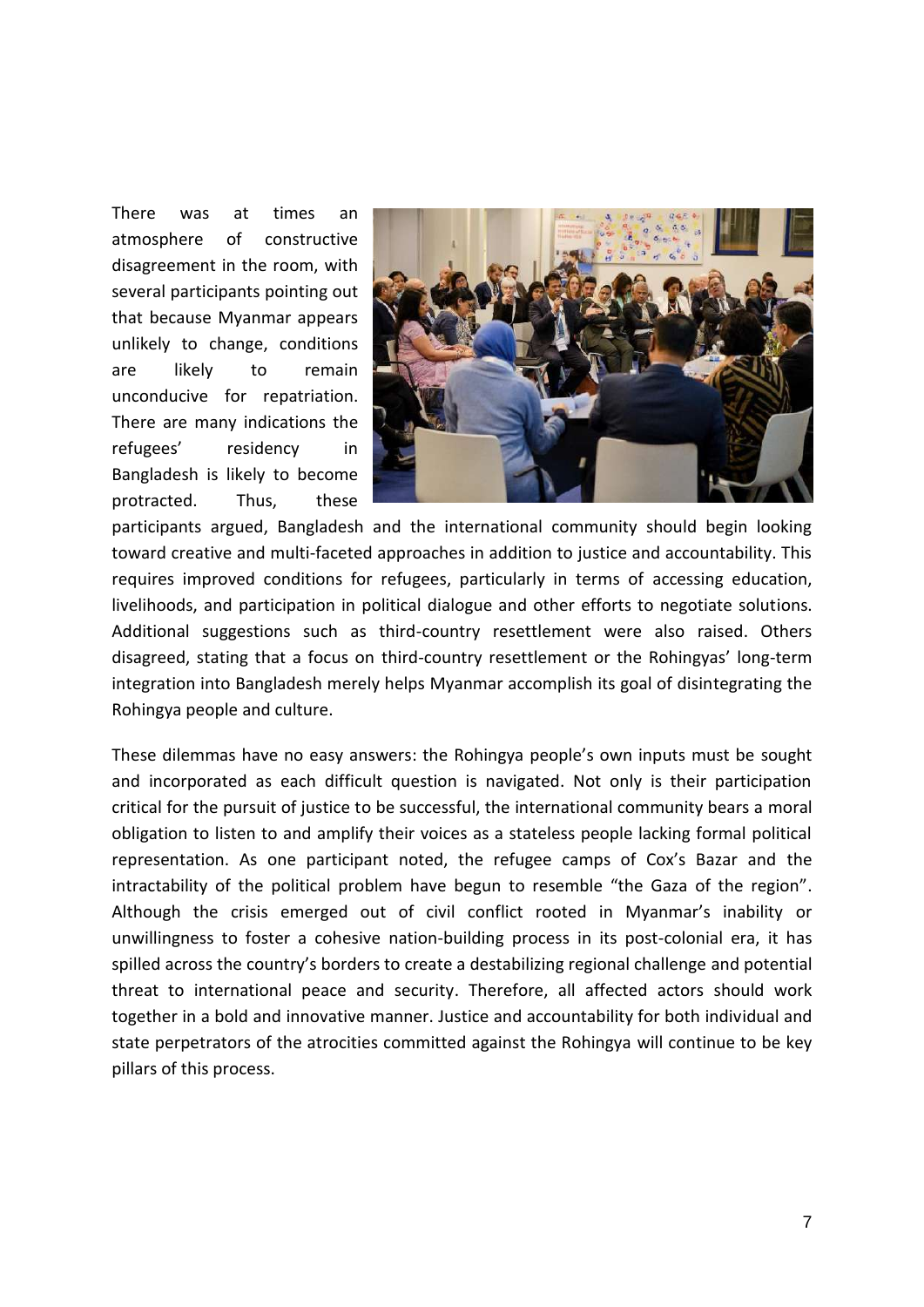#### **Action points**

**Action point 1: Bolster support for individual criminal accountability and state responsibility** The international community can support international legal processes by supporting key legal institutions, such as the ICJ, ICC, and the Independent Investigative Mechanism for Myanmar (IIMM) by coordinating with each other in these initiatives. Civil society actors should continue to raise awareness on the need for justice and accountability. To preserve the reliability of evidence and testimonies, researchers and those working closely with victim communities should avoid duplicative documentation and ensure proper procedural and ethical practices are in place.

#### **Action point 2: Harness political pressure, particularly amongst key state actors**

The Bangladesh officials in attendance and others stressed their sense that the best way for the international community to lend support is to intensify pressure on Myanmar; they urged the international community to focus on justice and accountability. China, India and Japan should be urged to become more proactive, as they are key supporters of Myanmar.

#### **Action point 3: Increase economic pressure**

Participants widely agreed that more action must be taken to "follow the money" and the international community must increase economic pressure on Myanmar. All states and actors of good faith must uphold their responsibility to refrain from doing business with the Myanmar government and Tatmadaw. The public and private sectors alike must avoid complicity in supporting Myanmar government investments and enterprises which have increased the consolidation of state interests and activities against the Rohingya.

#### **Action point 4: Uphold the dignity of Rohingya survivors**

As they face an ongoing existential threat due to the seriousness of the crimes committed against them, Rohingya communities require the support of the entire international community to ensure that they are continually engaged in, updated on, and empowered to participate in the justice and accountability processes. Refugees also deserve rehabilitation support in the form of the extensive and ongoing humanitarian services, education, and related access to other basic human rights.